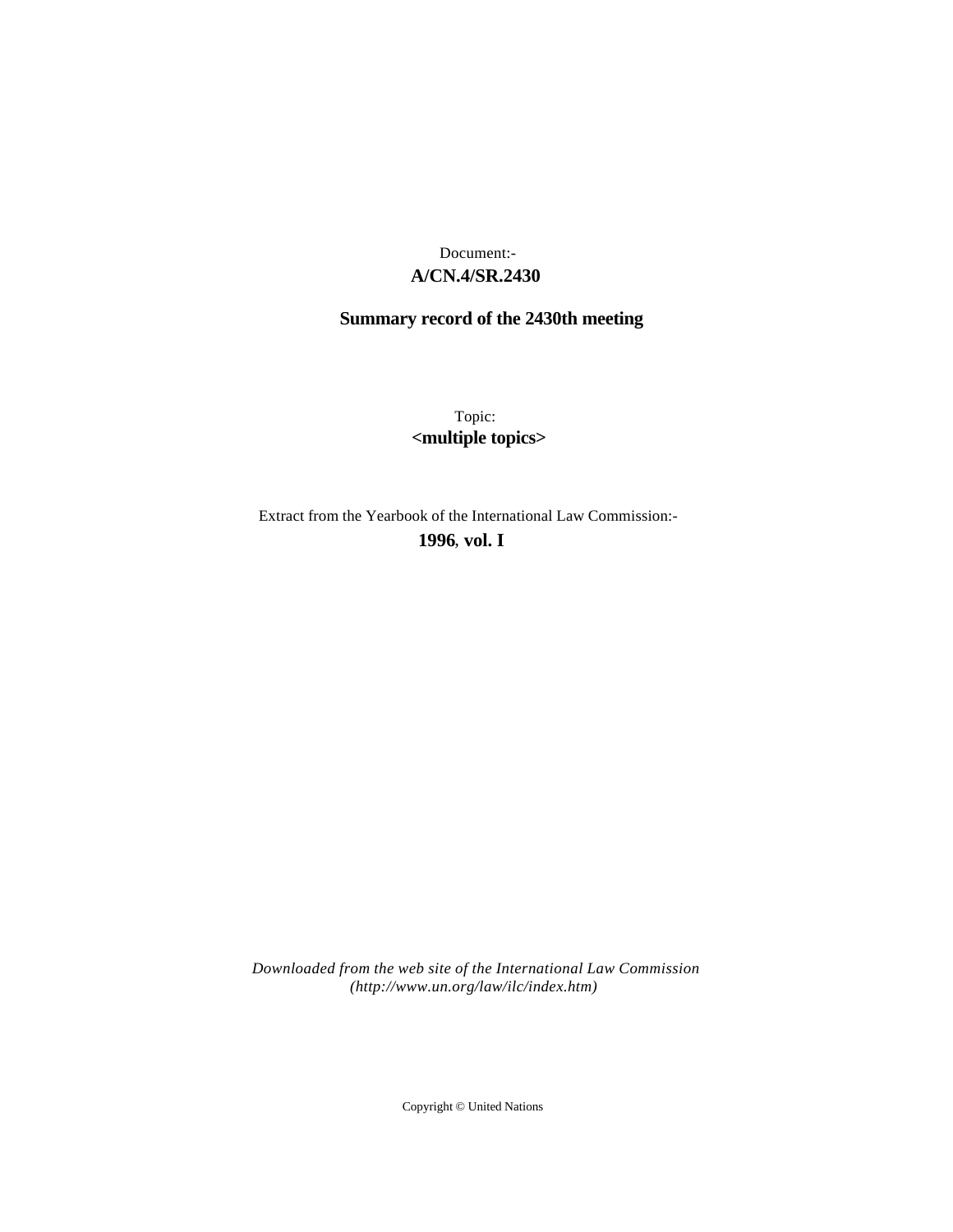the environment to be considered by the Commission in plenary on 21 May.

12. Mr. PELLET pointed out that, pursuant to the decision taken by the Commission at the previous session, four articles had been referred to the Drafting Committee.<sup>9</sup> It was understood that in its formulations, the Committee might use elements from outside those four articles, but under no circumstances should it take up separately any of the other articles of the draft Code. It should not, for example, create a fifth article, something that would be contrary to what the Commission had clearly decided.

*The meeting rose at 10.30 a.m.*

<sup>9</sup> See 2427th meeting, footnote 9.

## **2430th MEETING**

*Friday, 17 May 1996, at 10.10 a.m.*

#### *Chairman:* Mr. Ahmed MAHIOU

*Present:* Mr. Bennouna, Mr. Bowett, Mr. Calero Rodrigues, Mr. Crawford, Mr. de Saram, Mr. Eiriksson, Mr. Elaraby, Mr. Fomba, Mr. Giiney, Mr. He, Mr. Idris, Mr. Kusuma-Atmadja, Mr. Lukashuk, Mr. Mikulka, Mr. Pellet, Mr. Sreenivasa Rao, Mr. Rosenstock, Mr. Szekely, Mr. Thiam, Mr. Tomuschat, Mr. Villagrán Kramer, Mr. Yamada, Mr. Yankov.

#### **Organization of work of the session** *(continued)*

[Agenda item 1]

1. Mr. CALERO RODRIGUES (Chairman of the Drafting Committee), reporting on the progress of work in the Drafting Committee, said that it was keeping to its schedule. It had practically completed consideration of the outstanding articles in part two of the draft Code of Crimes against the Peace and Security of Mankind, namely, article 21 on crimes against humanity<sup>1</sup> and article 22 on war crimes,<sup>2</sup> and had reconsidered article 15 on the crime of aggression.<sup>3</sup> In that part, it had only to complete the *chapeau* or introductory clause to the articles which should, in so far as possible, be the same for all articles. It still had to consider articles 3, 7 and 14 of chapter II (General principles) of part one, which the Commission had left aside pending a definition of crimes.

2. The Drafting Committee should complete its work on the draft Code the following week and might possibly hold one or two additional meetings to refine the text to be adopted on second reading.

**Draft Code of Crimes against the Peace and Security of Mankind<sup>4</sup> (A/CN.4/472, sect. A, A/CN.4/L.522 and Corr.l, A/CN.4/L.532 and Corr.l and 3, ILC (XLVIII)/DC/CRD.3<sup>5</sup> )**

#### [Agenda item 3]

3. The CHAIRMAN invited Mr. Tomuschat to introduce the draft proposals, reproduced below, which had been agreed upon by the working group on the issue of wilful and severe damage to the environment<sup>6</sup> on the basis of his document (ILC(XLVIII)/DC/CRD.3):

#### ' 'y4 *rticle 22. War crimes*

"2 *(a)* (iii) *(bis).* Employing methods or means of warfare which are intended or may be expected to cause such widespread, long-term and severe damage to the natural environment that the health or survival of a population will be gravely prejudiced;

#### *"Article 21. Crimes against humanity*

"2 *(h) (bis).* Wilfully causing such widespread, long-term and severe damage to the natural environment that the health or survival of a population will be gravely prejudiced;

or

#### ' *'Article 26. Wilful and severe damage to the environment*

"An individual who wilfully causes such widespread, long-term and severe damage to the natural environment that the health or survival of a population will be gravely prejudiced, shall, on conviction thereof, be sentenced to .... "

4. Mr. TOMUSCHAT said that the working group had concluded that crimes against the environment should be incorporated into the draft Code either as a war crime and a crime against humanity or as an autonomous offence, the choice in that regard being left to the Commission.

5. The working group had to a large extent taken as its basis article 55, paragraph 1, of Additional Protocol I to the Geneva Conventions of 12 August 1949. But, having

<sup>&</sup>lt;sup>1</sup> See 2428th meeting, footnote 4.

<sup>&</sup>lt;sup>2</sup> Ibid., footnote 2.

<sup>&</sup>lt;sup>3</sup> Ibid., footnote 3.

<sup>&</sup>lt;sup>4</sup> For the text of the draft articles provisionally adopted on first reading, see *Yearbook . . . 1991,* vol. II (Part Two), pp. 94 et seq.

<sup>5</sup> Reproduced in *Yearbook . . . 1996,* vol. II (Part One).

<sup>&</sup>lt;sup>6</sup> See 2427th meeting, footnote 1.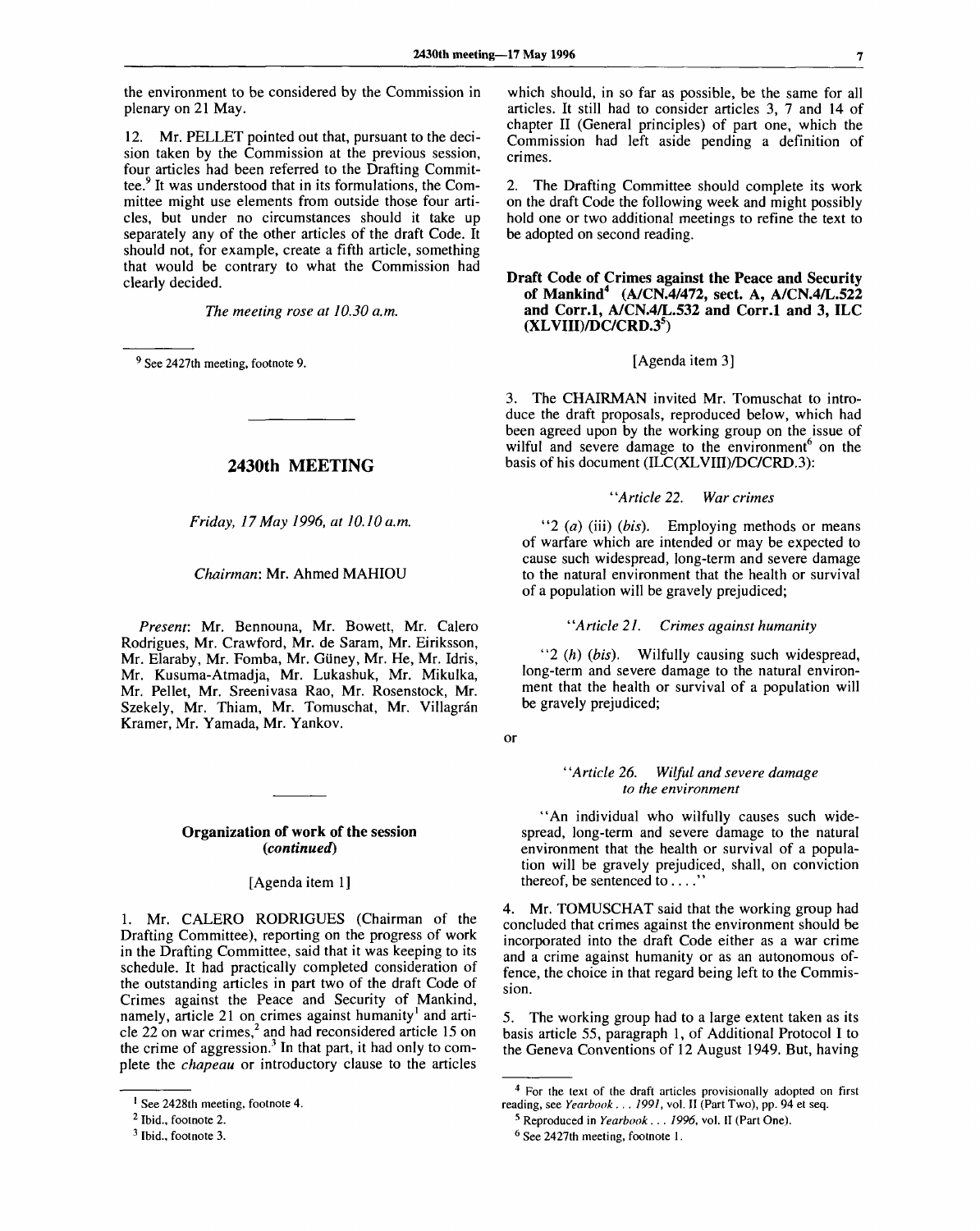noted that breaches of the rule set forth in that provision were not characterized as grave under the terms of article 85 of the Protocol, it had felt that it could, in the light of recent experiences, go one step further and raise the threshold so as to make damage to the environment a crime comparable to other war crimes and crimes against humanity.

6. For that purpose, damage to the environment must meet two criteria. The first was a two-tiered objective criterion in that the harm had to be, on the one hand, "widespread, long-term and severe"—to borrow the wording of article 35, paragraph 3, and article 55, paragraph 1, of Additional Protocol I—and, on the other, inasmuch as the draft Code was supposed to deal not with crimes against the environment as such, but with the human beings who were its victims, such that the health or survival of an entire population was gravely prejudiced. The second criterion was that of intention, recklessness and negligence being excluded. That characterization, of course, fell outside the context—armed conflict or otherwise—in which the harm was caused.

7. The working group felt that, if the Commission agreed to incorporate crimes against the environment into the draft Code, the text it had prepared should probably be referred to the Drafting Committee for consideration.

8. The CHAIRMAN invited comments on the working group's proposals.

9. Mr. PELLET suggested that the Commission should first take a decision on the actual principle of including wilful and severe damage to the environment in the draft Code and then, if it endorsed that principle, on the working group's draft proposals.

10. The CHAIRMAN, agreeing with Mr. Pellet's suggestion, asked whether the Commission supported the idea of including crimes against the environment in the draft Code.

11. Mr. IDRIS, endorsing Mr. Pellet's suggestion, said he considered that members should be allowed time to study carefully the draft proposal just placed before them. He doubted whether the Commission could reach an agreement on such a difficult and delicate subject at such a late stage in its work on the draft Code.

12. He would like to know whether the working group had considered any specific examples of the use of methods or means of war that might be expected to cause widespread, long-term and severe damage to the natural environment. His own view was that the proposed text was unclear and too broad.

13. Mr. EIRIKSSON expressed his support for the results of the work of the working group. In his view, provisions dealing with crimes against the environment should be included in the draft Code, preferably as separate provisions or, failing that and in the interests of compromise, under the heading of war crimes and crimes against humanity. So far as any delay was concerned, the Commission had already considered the matter and it was never too late to save the environment.

14. Mr. BOWETT said that, while he was not opposed to the working group's draft proposals, he did find the wording unduly restrictive. One of the criteria by which to judge whether harm to the environment was a crime was that the health or survival of a population would be gravely prejudiced. That meant, first, that serious conduct—such as the damage done by Iraq to Kuwaiti oil wells—would not be deemed to be a crime, since, serious though that conduct had been and widespread though the damage had been, there had been no real threat to the health or survival of a population. Secondly, the words "a population" meant  $\cdots$  an entire population", according to Mr. Tomuschat. Consequently, when it came to large countries with vast and widely dispersed populations, like China, the United States of America and the Russian Federation, there was very little likelihood that damage to the environment could seriously threaten the health or survival of the entire population. It would therefore never be possible to establish that a crime against the environment had been committed in the case of such countries.

15. Mr. VILLAGRÁN KRAMER said that, while he welcomed the work of the working group and its draft proposals, major legal issues were involved and, like Mr. Idris, he thought that the Commission should be allowed time to ponder the matter.

16. Mr. PELLET said that he was opposed to the adoption of a separate provision on crimes against the environment and to the inclusion of the proposed provisions in the draft Code. In the first place, under the national legislation of States, serious offences against the environment were not treated as a crime or even as a serious offence, even though there was a move in that direction. Secondly, as Mr. Tomuschat had candidly pointed out, Additional Protocol I to the Geneva Conventions of 12 August 1949 did not treat damage to the environment as a serious offence. Thirdly, as Mr. Tomuschat had noted in paragraph 33 of his document (ILC(XLVIII)/ DC/CRD.3), international environmental law was itself an uncertain edifice and the bases of the exercise in which the Commission intended to engage were also entirely uncertain. Fourthly, the working group had attempted a quadruple back flip: it adopted the basic assumption that an offence under national law was a crime and concluded from that alleged crime under national law that an offence was established under international law; it assimilated that offence to a crime, without any kind of basis, and without proving that there was any *opinio juris* whatsoever to that effect in the international community; and it transformed an international crime into a crime against the peace and security of mankind.

17. His conclusion was that the time had not come to incorporate crimes against the environment into the draft Code—though he was not opposed to the idea, which was probably defensible politically, but not in law, of making serious and wilful offences against the environment a crime.

18. The document prepared by Mr. Tomuschat should be circulated, perhaps as an annex to the report of the Commission to the General Assembly, in so far as such a legal fiction reflected the intellectual wishes of some members of the Commission. For his own part, he found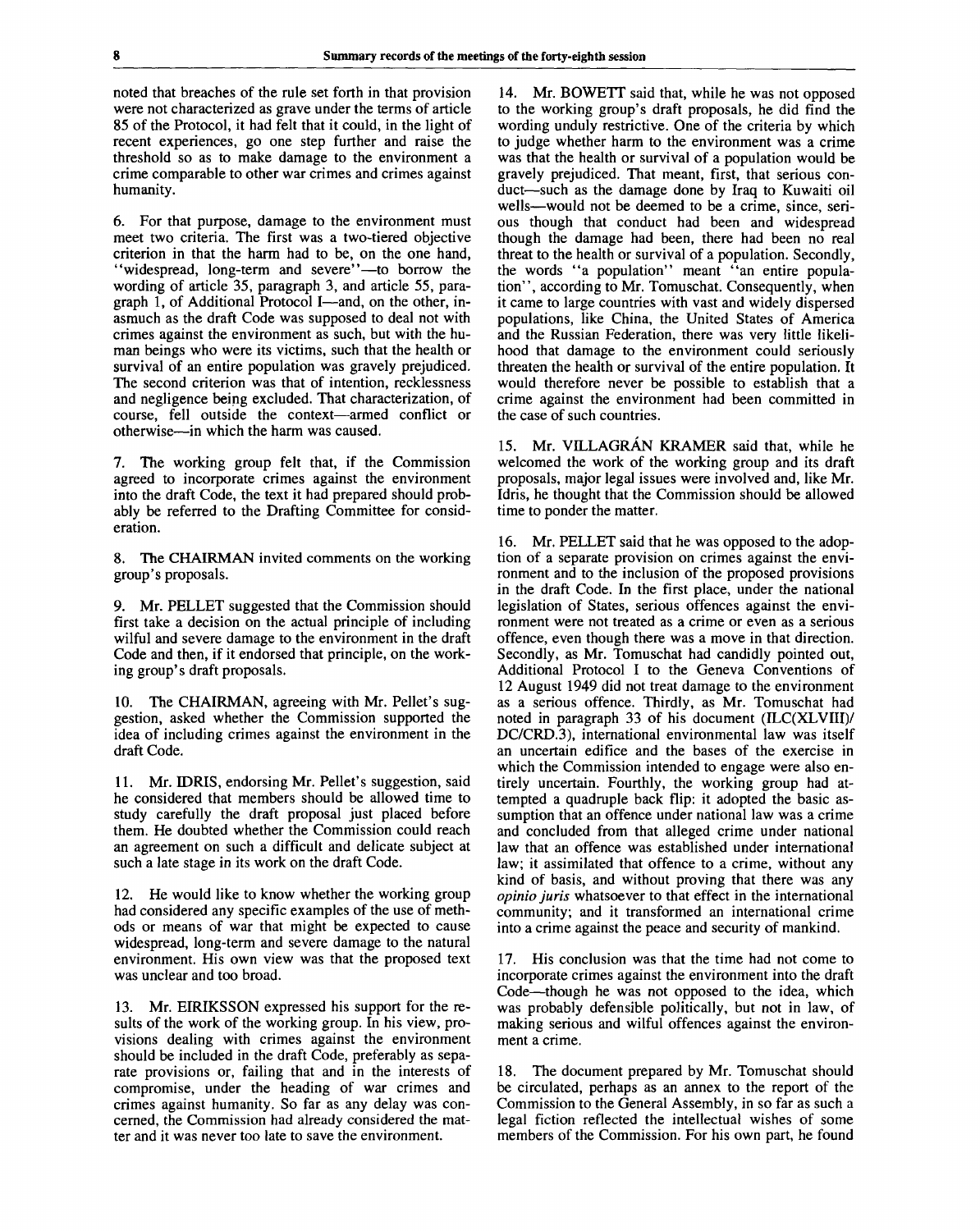no evidence of the existence in that respect of a crime against the peace and security of mankind or even of an international crime. By trying to mix together crimes which had been clearly and soundly established, namely, the four major crimes referred to the Drafting Committee, with such uncertain offences, the Commission would undermine the credibility and interest of the draft Code, as well as the special legal quality of those other crimes which were undoubtedly crimes that were separate from "ordinary" international crimes.

19. Mr. YANKOV said that he had always wanted the Commission to move ahead and be forward looking. He was confirmed in his view by recent world events and by the danger to mankind posed by severe, wilful damage to the environment. He had, moreover, always been in favour of the inclusion in the draft Code of separate provisions on the question of wilful and severe damage to the environment, although the Commission had discussed that matter at great length.

20. He agreed with Mr. Bowett that the population factor was not the only important aspect of the environment to be taken into consideration. The effects of environmental damage on the population were often felt only decades later and they could be serious enough to be regarded as crimes against the peace and security of mankind, particularly when they had global ramifications. He therefore suggested that the working group's restrictive approach should be somewhat modified.

21. The draft proposals by the working group, which were well designed in form and substance, should be forwarded to the Drafting Committee, particularly as it would be the last opportunity to do so before the end of the Commission's mandate in its current form. He hoped that States would make known their views on the inclusion of the issue in the draft Code, which would not be comprehensive if it did not include damage to the environment.

22. Mr. LUKASHUK said that the draft Code would be incomplete if it did not include crimes against the environment. In response to the question by Mr. Idris whether there were any examples of such crimes, he mentioned the means of destruction that were used in time of war and that his own country, which had had to strengthen the protection of nuclear, chemical and other installations, was facing in Chechnya.

23. At first glance, it was clear that crimes against the environment were serious crimes and that, as such, they should be included in the draft Code. The draft proposals by the working group were well founded and could be forwarded to the Drafting Committee for consideration and specific proposals without being discussed in plenary.

24. Mr. CRAWFORD said that he was in favour of referring the draft proposals by the working group to the Drafting Committee for consideration and of including provisions of that type in the draft Code.

25. In reply to comments made by Mr. Pellet, he said that the fact that internal law did not criminalize environmental damage was not definitive: if such crimes were serious, they should be included in the draft Code. Additional Protocol I to the Geneva Conventions of 12 August 1949 covered a wider range of conduct and it would be up to States to decide whether the draft proposals by the working group should be expanded. It was true that international environmental law was still in the process of development, but it was not in such an embryonic state as Mr. Pellet seemed to think and the Commission could easily take the step which had been proposed. With regard to the lack of *opinio juris* and the juridical purity of the category of crimes against the peace and security of mankind, he did not regard those crimes as a juridically pure category as such. The question was to determine what conduct was severe enough to be described as a crime against the peace and security of mankind. If the answer to that question involved the progressive development of international law, that was not a new thing for the Commission.

26. Mr. Bowett's example of the destruction of oil wells in Kuwait deserved consideration, but it might also be the case that the act in question had been an attempt to commit an international crime, which had failed because the consequences had been less serious than had been feared. In addition, he had a few comments to make on the actual text of the draft proposals. Under the heading of war crimes, article 22, paragraph 2, subparagraph *(a)* (iii) *(bis),* dealt with employing methods or means of warfare which were intended or might be expected to cause such widespread, long-term and severe damage to the natural environment that the health or survival of a population would be gravely prejudiced. As a result, the subparagraph focused on the possible effects of such acts, and that was not its intent. A way must be found to make it clear that the reference was, rather, to the use of the environment as a means of warfare against populations. That idea was clear in the second proposal, which dealt with crimes against humanity, since the reference there was to damage to the health or survival of a population as a result of damage to the environment rather than to crimes against the environment as such. He wondered whether the expression "natural environment" was justified since it might be a question of damage to the built environment, for example, dams, which could have the same consequences. He also found the use of the word "wilfully" in article 21, paragraph *2 (h) (bis),* to be rather equivocal and felt that the Drafting Committee should reconsider the wording of those proposals.

27. Mr. SZEKELY said that, after having participated in the work of the working group, he was more than ever convinced that it was essential to include the question of wilful and severe damage to the environment in the draft Code. It was, of course, possible that the threshold of damage had been set too high and that the proposed provisions were too anthropocentric. It was normal for that to be the case, however, since the context was not that of environmental law but of the Code, whose goal was to ensure the protection of mankind. The problem was simply one of drafting, which the Drafting Committee might be able to solve, but the important thing was to stress the link between damage to the environment and the survival of mankind. While it was certain that what had occurred during the Gulf war had been more an attempted crime than a real crime against the environment, it was nevertheless true that it had contributed to an increase in the concentration of atmospheric pollutants, even though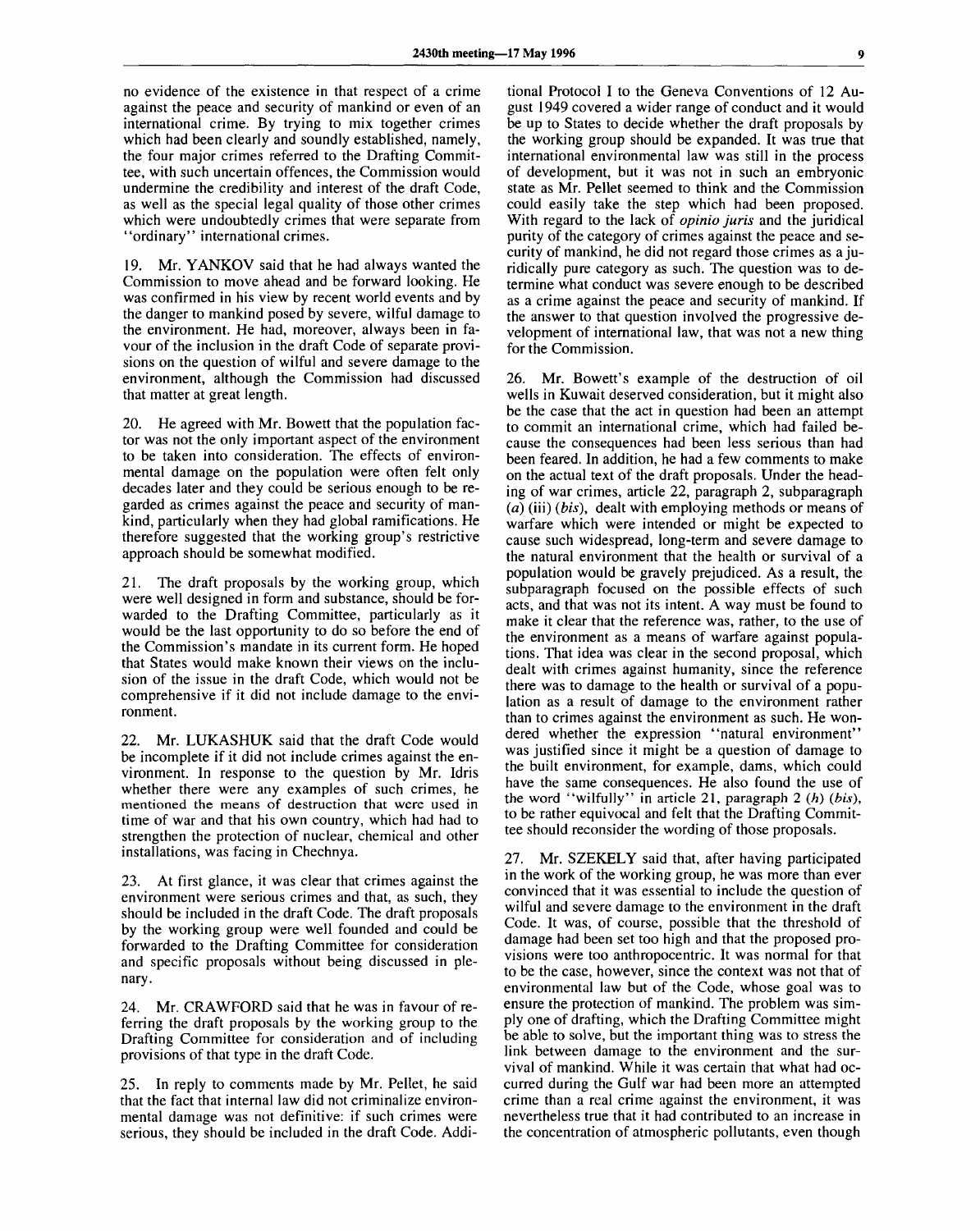the survival of the population had not been seriously affected.

28. In reply to the argument by certain members of the Commission that environmental crimes were not "ready" to be covered in a code, he noted that the provisions in question were essentially of a preventive and dissuasive nature, as, moreover, were all the provisions of criminal law, including those relating to the environment. Of what use was the Code if not to discourage criminal behaviour, whether it was a question of crimes against the environment or of other crimes? There had even been talk of a "legal fiction", perhaps with the implication that the working group had been unrealistic. But it did not seem any more realistic to believe that it was unnecessary to anticipate crimes against humanity committed through environmental damage in view of the potential for the use of the environment as a weapon against mankind. It had also been said that international environmental law. was insufficiently developed, but, in fact, that law had made far more progress than might be thought, as was shown by the intense discussions to which it gave rise at the regional, subregional and bilateral levels. Nevertheless, the important thing was to recognize that the environment had become a means of blackmail and of exerting pressure on mankind at the very time when mankind was becoming increasingly aware of the need to protect that environment, a fact which was, in itself, the source of its vulnerability. He therefore considered that, if the Commission decided to forward the draft proposals to the Drafting Committee, the Committee's main task would be to set a lower threshold of seriousness than that of the current text.

29. Mr. ROSENSTOCK said that he shared the doubts which had been expressed by Mr. Pellet and which were increased by the scarcity of realistic examples of crimes of that kind that were not already covered by existing law. He found it difficult to imagine that acts such as those covered in the draft proposals could be committed without committing crimes against civilian populations, which fell within the ambit of other instruments. He therefore wondered whether it was really necessary to embark on such a project at the risk of impeding the acceptance of the existing provisions on war crimes.

30. Moreover, he found it unlikely that environmental damage should be committed in peacetime by a Government against its own population. He therefore wondered why that issue should be included among the crimes against humanity and concluded that there was no solid basis for the idea. If, however, an article absolutely must be drafted on the matter, it must be clear that the crime in question was one committed intentionally. He was nevertheless convinced that the Commission should not embark on that project.

31. Mr. BENNOUNA said that he did not really know what to make of, and was puzzled by, the draft proposals. Obviously, any method employed to prejudice the survival of a population was a crime—whether a war crime or another kind of crime—and would come within the scope of other instruments. The question was to determine whether the very fact of modifying the environment, namely, the elements that combined to create and perpetuate life, constituted a crime and so to set the

threshold above which any such modification actually became a crime. In point of fact, damage was constantly being done to the environment in all countries. The problem was therefore essentially one of threshold and he did not agree with the approach whereby the problem could be avoided by including damage to the environment among war crimes, since it was ambiguous and led nowhere. It would be better to treat a crime against the environment as a separate crime and the subject of a separate article. That crime, however, still had to be defined, and that was particularly difficult if it was not to form part of environmental law or existing substantive law. Yet without a definition, such an article would be too ambiguous. While the proposals submitted would not in his view provide any solution, the Commission might wish to study further the possibility of treating a crime against the environment as an independent crime. He remained sceptical, however, about the outcome of such an exercise.

32. Mr. Sreenivasa RAO said that a decision on the draft proposals, which dealt with an extremely important issue, could not be taken in haste. The fact that at the fiftieth session of the General Assembly the large majority of States had spoken in favour of including a provision on crimes against the environment in the draft Code did not mean that the actual position of States could be gauged. The reservations and objections entered by some of those most concerned should also be examined. The ideas put forward by Mr. Tomuschat were certainly very useful and deserved support, particularly the one regarding the use as a criterion of the wilful nature of the act committed, but his views were somewhat ambivalent. He had said, on the one hand, that the fact that the act committed came within the scope of the internal law of the country where it had been committed did not preclude its incorporation in the Code and, in that connection, had referred to human rights, and had proposed, on the other hand, that the threshold above which damage to the environment became a crime should be raised so as to prevent any act that could result in damage to the environment, of whatever kind and wherever it occurred, from immediately becoming a crime; his aim was therefore to limit the scope of the article to make it acceptable to all those who might have opposed it. All such questions should, in his own view, be studied more carefully.

33. It was also apparent from the discussion that views differed as to the analysis of the examples supplied. Some members of the Commission had emphasized the restrictive nature of the draft proposals. It was obvious too, that modern-day environmental problems could not be ignored. In his view, therefore, the Commission should allow the Drafting Committee to proceed with its work and should then revert to the question when it took up the draft Code in plenary. It would be premature for him to take an immediate decision on those proposals.

34. Mr. HE said that he was not very much in favour of devoting a separate article to serious damage to the environment, since the time was not ripe for drafting a specific environmental law which was still at the developmental stage. On the other hand, serious damage to the environment could, in his view, justifiably be listed under war crimes and crimes against humanity, the latter embracing crimes committed in times of war and in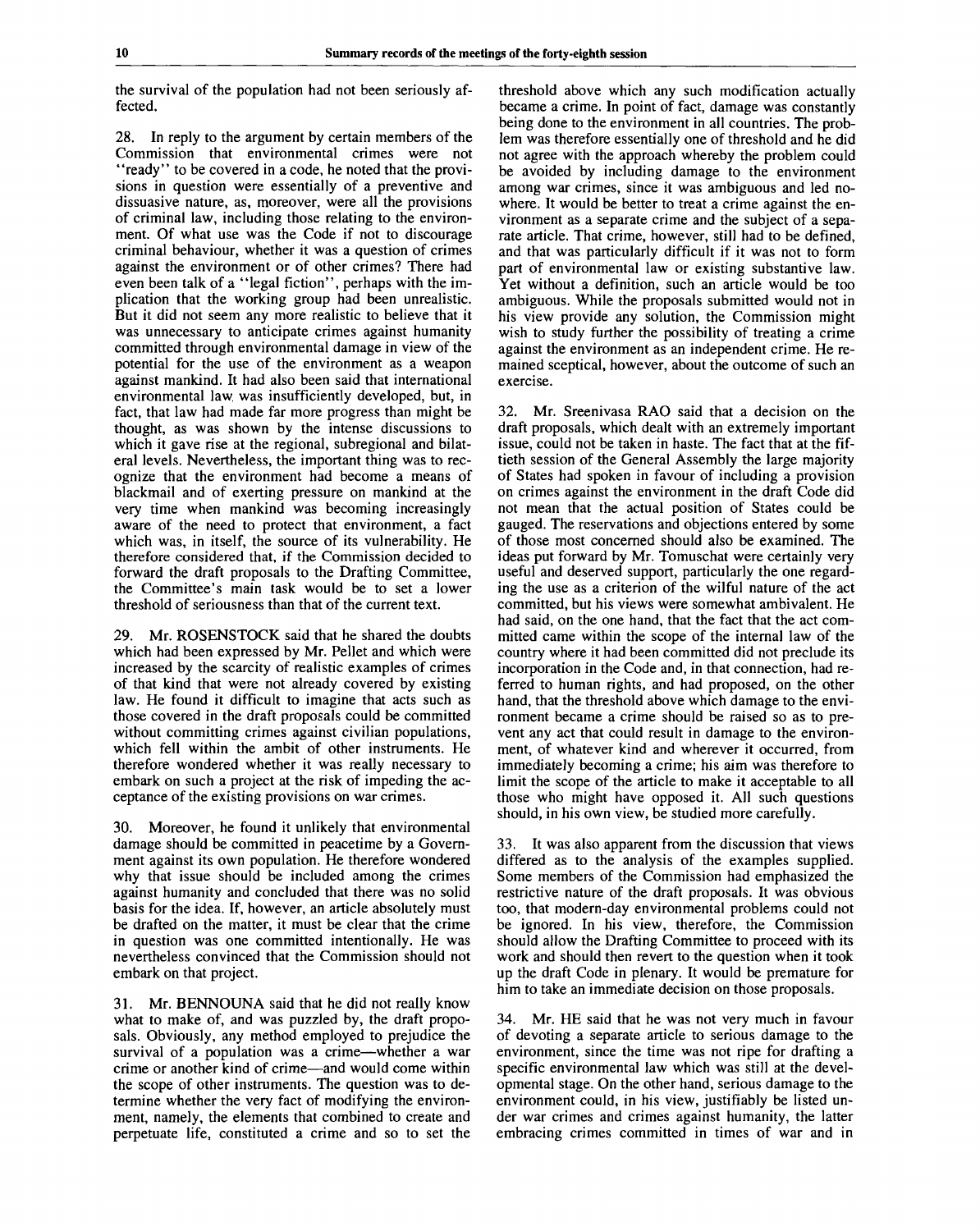times of peace. A proposal to that effect should therefore be referred to the Drafting Committee.

35. Mr. THIAM (Special Rapporteur) said that, at a given moment, one always had to choose between what was desirable—in the event, making serious damage to the environment a crime under the Code—and what was feasible. When the draft Code had been examined on first reading, damage to the environment had in fact been treated as a crime under war crimes and under crimes against humanity. After reading the comments and observations received from Governments on the draft Code of Crimes against the Peace and Security of Mankind adopted on first reading by the Commission at its fortythird session,<sup>7</sup> however, he had realized that it was extremely difficult, if not impossible, to draft a provision that was acceptable to everybody and he had proposed to the Commission a certain number of crimes on which there had been general agreement and which it was technically possible to formulate. The Commission, having kept four categories of crimes on second reading.<sup>8</sup> had planned to include other crimes such as apartheid for which it had not wanted to make a separate provision. One member of the Commission had then again taken up the bright idea of referring in the Code to the environment, which, in his own view, was a very sensitive matter, technically speaking.

36. As matters stood, the difficulties of the task and the time available must be taken into account. It would already be a good thing if serious damage to the environment could be included in the category of war crimes, but that it would be a far more difficult exercise in the case of crimes against humanity. He would like to hear the views of the Chairman of the Drafting Committee on that point.

37. The questions raised dealt among other things with the difficulties involved in the degree of seriousness, the determination of the threshold, and the wilful element. He was convinced that to establish wilfulness in strict terms would limit the subject, since negligence would always be invoked. Even in internal law, there was what was known as "serious fault" *\faute lourde],* which constituted an offence and sometimes even a crime.

38. He would urge the Commission, which, as a body of experts, had discussed the question for years without finding a technically acceptable solution, to proceed with the utmost caution.

39. Mr. ELARABY said that he wished at the outset to state his support for the inclusion of severe damage to the environment in the Code and for referral of the issue to the Drafting Committee.

40. With regard to article 55 of Additional Protocol I, he pointed out that the Protocol had been adopted almost 20 years earlier in order to bring up to date the Geneva Conventions of 12 August 1949, which had been adopted a further 20 years earlier. There was therefore no point in arguing that the Protocol did not embrace all

the dimensions of the current discussion. Contrary to what some people asserted, the environment did not belong to the realm of science fiction or even of legal fiction. It was a reality of the twenty-first century. Everyone remembered the Gulf war, but it was also possible to envisage the use of nuclear wastes in hostilities between two countries. Serious damage to the environment must therefore be included in the Code so that it would be a forward-looking instrument, but the text must be examined more closely in order to achieve greater legal precision and a balance which reflected the facts of the times.

41. Mr. FOMBA said that, at the internal level, at least in the African countries of the subregion to which his own country belonged, having long disregarded the phenomenon of environmental damage, people were now gradually becoming aware of it and national policies were being introduced. The issue was part of the power relationship between the countries of the North and the countries of the South. The African countries were profoundly concerned about damage to the environment. For example, there were the Bamako Convention on the Ban of the Import of Hazardous Wastes into Africa and on the Control of Their Transboundary Movements within Africa and the United Nations Convention to Combat Desertification in those Countries Experiencing Serious Drought and/or Desertification, particularly in Africa. For the African countries, therefore, it was undoubtedly desirable to have wilful and severe damage to the environment classified as a crime against the peace and security of mankind. The problem was how to translate that "desirable" into law.

42. Some members had commented that *lex lata* was insufficient, and he endorsed Mr. Pellet's analysis of that point. However, the question was whether a step might be taken in the direction of *lex ferenda.* The issue warranted further study, but he also endorsed Mr. Bennouna's idea of separating it from the limited framework of war and seeking in some way, sticking closely, of course, to substantive law, to deal in general terms with wilful and severe damage to the environment as such. He would agree to the Commission's sending the proposed text to the Drafting Committee for it to study that possibility.

43. Mr. MIKULKA said he agreed that extensive, lasting and severe damage to the natural environment could be considered within the framework of war crimes. However, he shared the doubts and endorsed the arguments of Mr. Pellet and Mr. Rosenstock. Such an approach would necessarily cause some duplication of work, since the scope of environmental damage was already covered by other provisions of the article on war crimes. The explanation was simple: the end target of damage to the environment and, therefore, of environmental protection was the civilian population, and damage to the environment—natural or otherwise—constituted only one of the possible means of attack. Even with respect to armed conflicts, therefore, the Commission could only take note that there was no basis for an independent crime of environmental damage.

44. Consideration of the question outside the framework of armed conflicts would be a purely academic and speculative exercise, for the existence of such a crime in

<sup>7</sup>  *Yearbook*. . . *1993,* vol. II (Part One), document A/CN.4/448 and Add.l.

<sup>8</sup> See *Yearbook . . . 1995,* vol. II (Part Two), para. 140.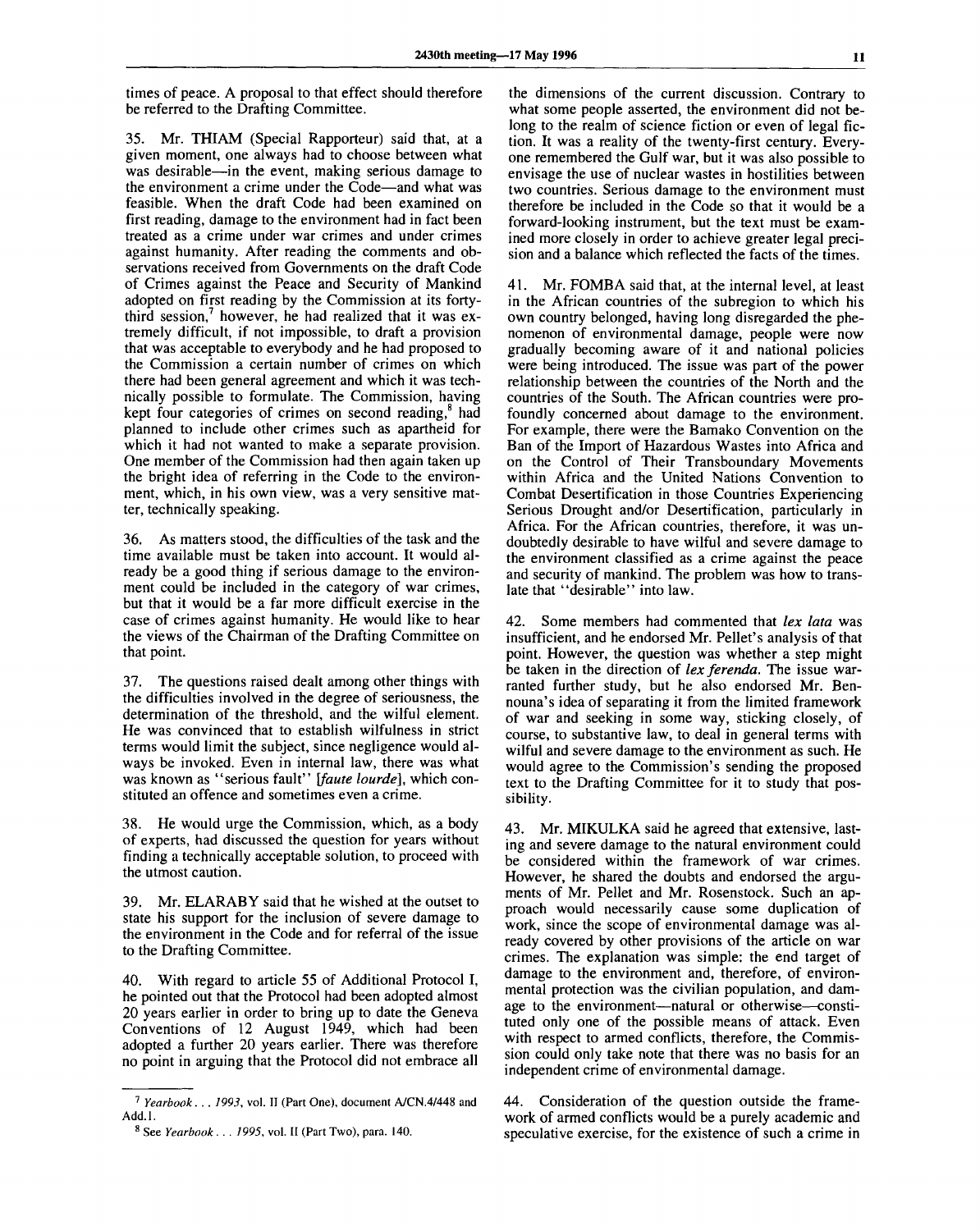peace time was quite hypothetical. The Commission could, of course, invent law and give free reign to its imagination, but in that case it might as well include, for example, genetic mutations among the crimes against humanity. Furthermore, if damage to the environment was established as an independent crime, there would be implications for the internal balance of the Code, with respect to the crime of institutionalized racial discrimination, for example, which the Commission had decided not to establish as an independent crime precisely because of its theoretical nature.

45. It would also be impossible to reconcile that approach with the Commission's decision to concentrate on the "crimes of crimes", on the four categories of crime representing more or less what was already contained in positive international law. That decision, as noted in the report of the Commission to the General Assembly on the work of its forty-seventh session, $9$  had obtained the support of the Sixth Committee and it provided the basis for the hope that the draft Code would be adopted by consensus. It also allowed people to regard the Code as a statement of customary international law which would be authoritative and therefore applicable by international courts. On the other hand, if the Commission wanted to make environmental damage a crime *de lege lata,* it would necessarily have to produce a text in the form of a convention, since the Code would then consist partly of positive law and partly of the development of the law. The Drafting Committee should be asked to examine means of incorporating environmental damage in the existing article on war crimes.

46. Mr. de SARAM said that, emotionally, everybody was for the environment and against damage to it. The difficulty was to translate emotions into precise legal language, especially in view of the need to produce wording capable of commanding a consensus.

47. First of all, he wondered how the express limitation to the "natural" environment could be justified and, secondly, whether the notion of environmental damage should be restricted to the relatively narrow category of war crimes or crimes against humanity. In theory, the notion would warrant at least a separate article in the Code.

48. In any event, the Commission must acknowledge that the topic was a broad one and involved specific problems in a field where perhaps not all of its members had a perfect grasp of all the scientific or technical aspects. Furthermore, the Commission must ensure that the provisions which it adopted were consistent with the law applicable elsewhere. Referring the matter to the Drafting Committee would therefore be an unfortunate decision at the crucial stage which the Commission had reached, that is to say the end of its second reading of the draft Code, although it still had to review the whole set of draft articles.

49. For those general and practical reasons, he suggested that the Commission should mention in its report to the General Assembly the points on which it had reached a consensus. The other issues, including the environment, might be dealt with in additional protocols which he hoped would subsequently expand the scope of acts regarded as crimes against the peace and security of mankind.

50. Mr. YAMADA said that it was technically correct to argue that, although the acts specified in the text proposed by the working group for inclusion in article 22 (War crimes), a text taken from article 55 of Additional Protocol I to the Geneva Conventions of 12 August 1949, had not been defined as a serious violation of the Protocol, the magnitude and severity of the crimes in question justified the text's inclusion in article 22 of the draft Code. It was, of course, also possible to take the view that those crimes were already covered by some provisions of article 22, but the constituent elements of those provisions were somewhat different from those of the text proposed by the working group and that difference was indeed one of the reasons why Additional Protocol I contained a provision—in article 55—separate from the provisions of article 85 of the Protocol.

With regard to the classification of crimes against the environment as crimes against humanity, it seemed preferable to include them in article 21 of the draft Code, notwithstanding the importance of the protection of the environment. In view of the need to complete the second reading of the draft Code, the working group's proposals should be sent as quickly as possible to the Drafting Committee and the members of the Commission would then be able to give their final opinions when the Drafting Committee had reported on the matter.

52. The CHAIRMAN, speaking as a member of the Commission, said that the wording of the text proposed by the working group was much more specific than that of the original language of article 26, which was too broad and vague, so that the problem did warrant further thought.

53. Speaking as Chairman, he summed up the range of opinions expressed during the discussion and suggested that the working group's proposals should be sent to the Drafting Committee with the request that it should examine all the arguments put forward and determine whether it was possible to draft provisions for inclusion in the Code. The Commission could then have a substantive discussion and take a decision, by consensus or otherwise.

54. Mr. PELLET said that it was for the Commission to decide in the first place whether the proposed provisions should be included in the draft Code, for the Drafting Committee's task, as its name indicated, was to put the finishing touches to the texts submitted to it. For his part, he would be willing at the very most to agree to referring the text proposed for inclusion in article 22 to the Drafting Committee, provided that the two other proposed texts were abandoned.

55. Mr. ROSENSTOCK and Mr. BENNOUNA said that they were of the same opinion as Mr. Pellet.

56. Mr. THIAM (Special Rapporteur) said that the structure of the draft Code included war crimes, on the one hand, and crimes against humanity, on the other. Accordingly, those two elements could also be separated in the proposals under consideration. The provision to be included under war crimes did not appear to give rise to any major objection, whereas its inclusion among the crimes against humanity was causing such difficulties that even a decision to that effect might be taken by only

<sup>9</sup> Ibid.